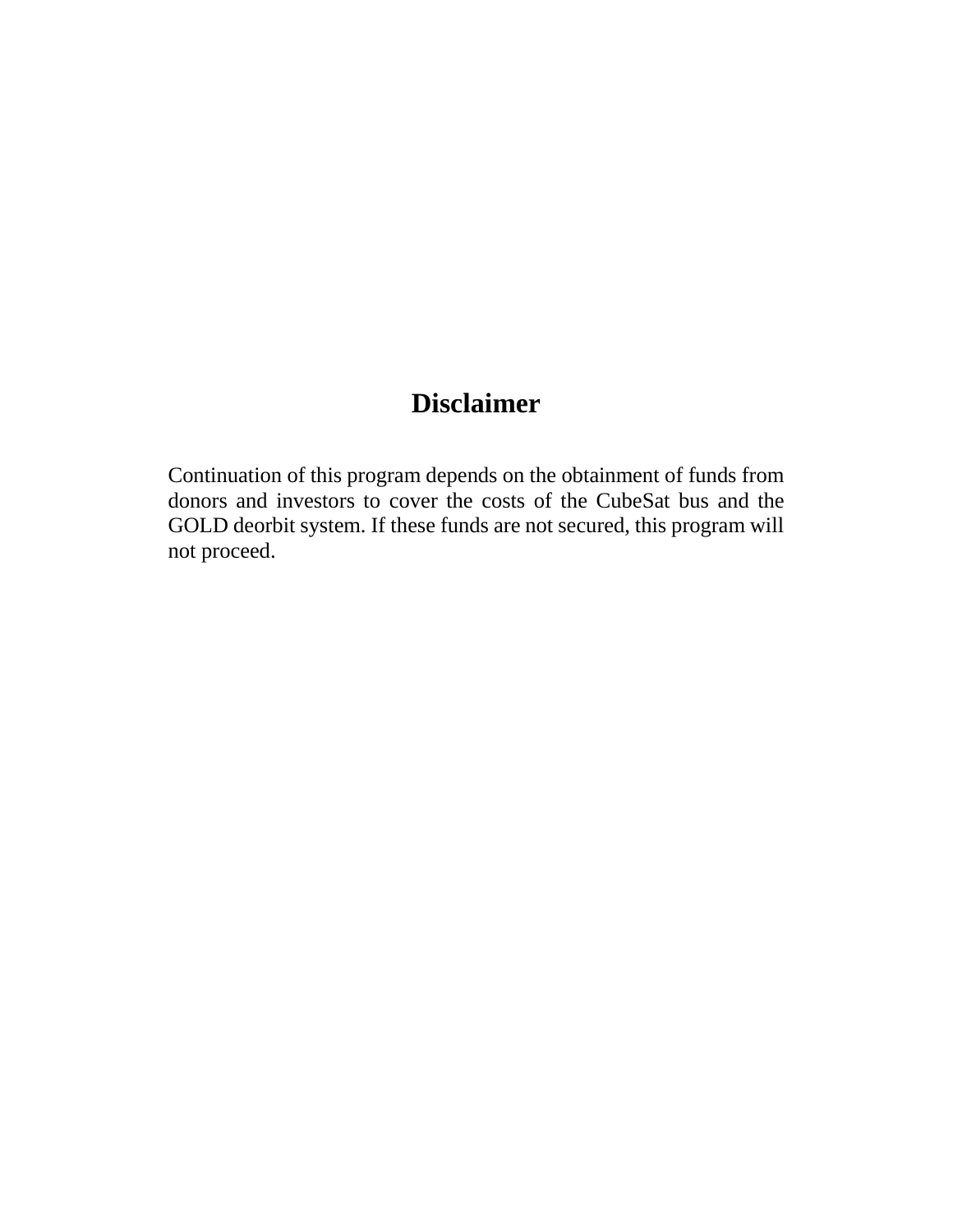# **Enterprise Center for Excellence Orbital Debris Mitigation White Papers Solicited**



**September 19, 2016**





An International project of the non-profit National Space Society

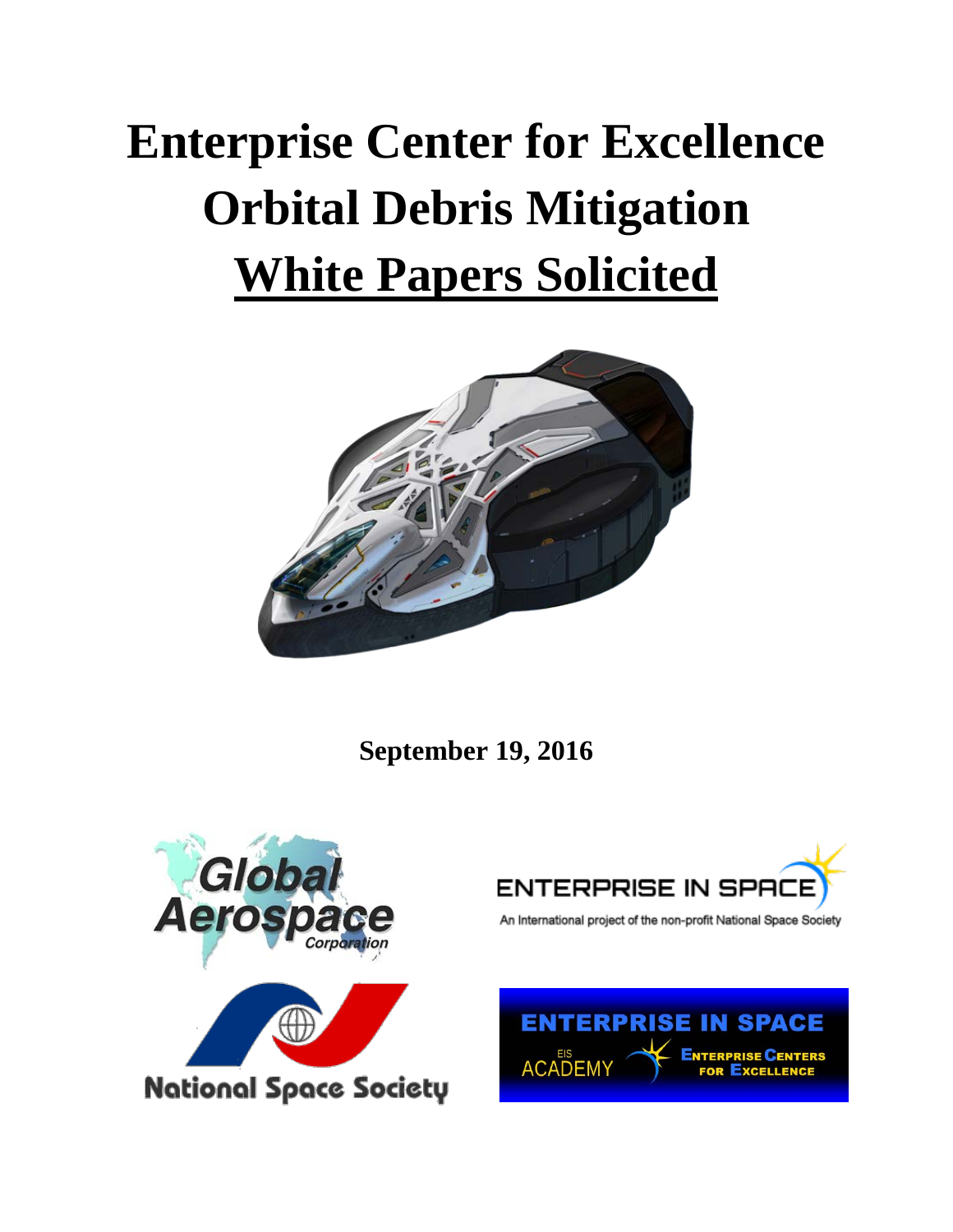#### **1 Scope**

The Enterprise in Space Orbital Debris Mitigation Student Competition is expected to launch to space student experiments that will support a new technology for orbital debris mitigation or develop new experiments for orbital debris detection. When this competition starts (date TBD), it will be led by Global Aerospace Corporation (GAC), the organization in charge of the Enterprise in Space Orbital Debris Mitigation Center for Excellence. The competition will be organized in different phases, at the end of which the best experiments will fly to space. GAC will manage the competition, supervise the students, and select the best experiments. The experiments will support the Gossamer Orbit Lowering Device (GOLD) inflatable deorbit system or will perform orbital debris detection and tracking.

#### **2 Enterprise in Space**

The Enterprise in Space (EIS) program will launch more than 100 student experiments to low Earth orbit. Students at the university level will compete in many subject areas including space solar power, additive manufacturing, artificial intelligence, and orbital debris mitigation. During the competition, students will design and build a variety of experiments that will fly to space. The organizations that are supporting or sponsoring the program, in addition to Global Aerospace Corporation, include SpaceWorks, Made in Space, Terminal Velocity, Horizon Space Technologies, Janet's Planet, Prairie Nanotechnologies, ValueSpring Technology, Space Canada, Canadian Space Society, Ohio University, Center for Applied Space Technology, and Deep Space Industries.

#### **3 The Competition**

Global Aerospace Corporation is part of the Enterprise in Space program as the lead organization of the Orbital Debris Mitigation Center for Excellence. When the competition launches (date TBD), students from universities will be invited to compete by submitting to GAC their ideas and proposals. The student projects will be self-funded. GAC will monitor the students and their projects as they designed and built. During the mission, students not only from universities, but also from high schools, will be involved in many ways: for example, by tracking the CubeSat and predicting its orbit.

#### **4 Gossamer Orbit Lowering Device (GOLD)**

The Gossamer Orbit Lowering Device (GOLD), shown conceptually in the images below, is a deorbit technology developed and patented by Global Aerospace Corporation (GAC). GOLD is applicable to a wide range of spacecraft from CubeSats to large scientific platforms, and can be utilized in low Earth orbit (LEO) up to about 1,000 km of altitude. GOLD increases the cross-section area of a satellite or launch vehicle upper stage by an inflation-maintained ultra-thin envelope, which accelerates the natural atmospheric drag decay of the object from centuries down to months or weeks, based on orbit and mission parameters. The inflated envelope is protected from ultraviolet radiation and atomic oxygen erosion. The whole deorbit system is characterized by an inflation control and pressure maintenance system, a controller, and various sensors. GOLD can be attached to satellites or upper stages before launch or delivered to derelict satellites and upper stages by orbital tenders. It can also be used to perform targeted and controlled reentry of large space platforms. It has been estimated that this system will lower the probability of destroying operating satellites and creating new debris compared to bare spacecraft or other deorbit methods.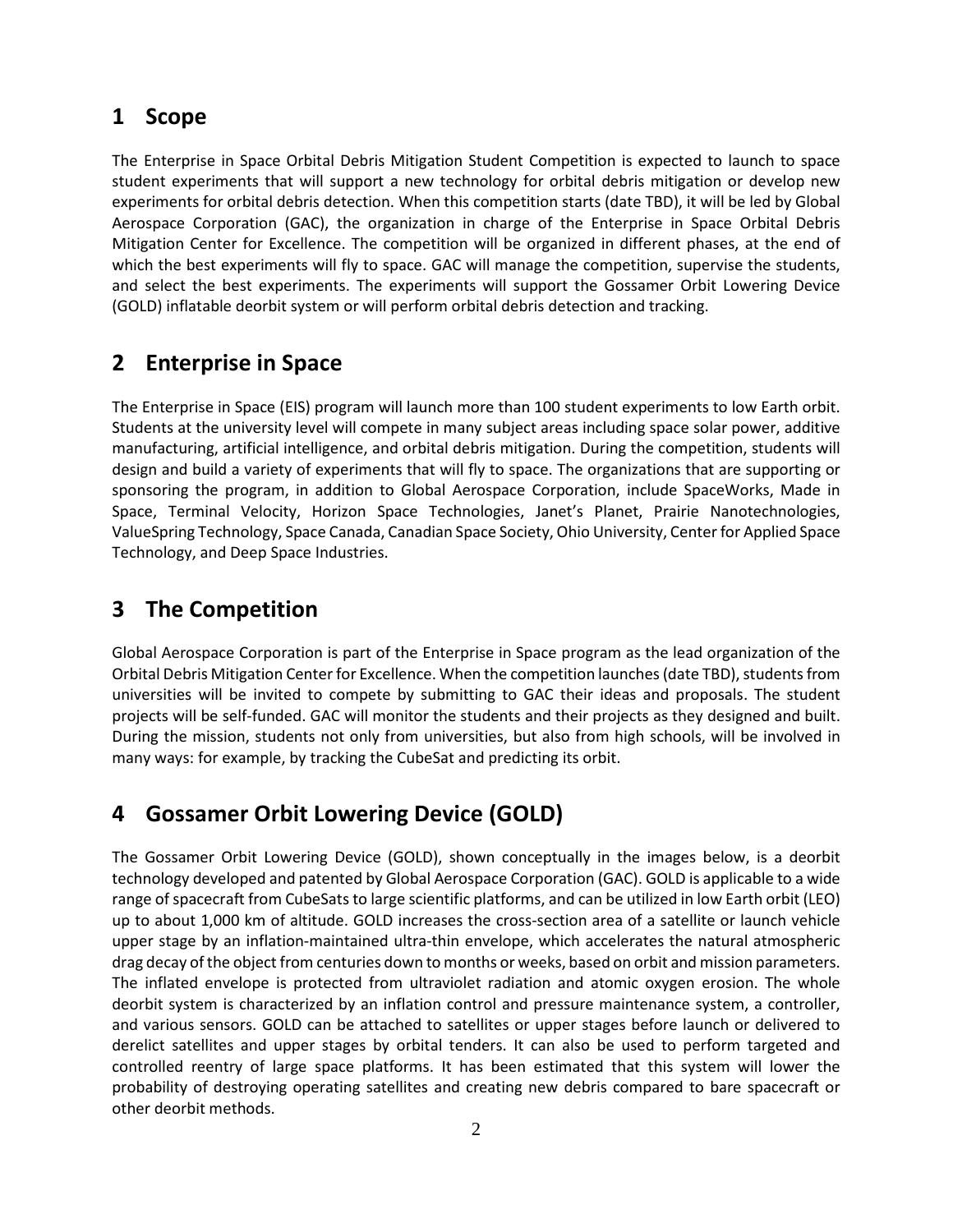

**GOLD Deployed System GOLD Stowed System**

GOLD helps mitigate the issue of orbital debris because it allows satellites and upper stages to deorbit much sooner, thereby lowering the risk of collision with other objects. GOLD can operate autonomously and with very little power, or it can utilize the power system of the spacecraft to which it is attached. If it uses its own power system, it can function even after a spacecraft has failed. GOLD is made of very lightweight materials and is less massive and costly than propulsive deorbit. Key system elements of GOLD are its ultra-thin and lightweight inflated envelope, the envelope storage container, and the inflation and pressure maintenance system. Optional systems, depending on mission requirements, are a gas reservoir, system operation sensors, a controller to monitor the satellite, a countdown-to-deployment system, satellite interfaces (power and heartbeat), and power for dormancy and operational phases.

GOLD offers a low-cost mission-end option for compliance with deorbit regulations, and also enables satellites to use their entire propellant load to satisfy mission objectives, rather than for deorbit, and it reduces the probability of future collisions. Therefore, its operation offers low risk to other operating satellites. GOLD can also be used to augment a propulsion system for targeted reentry, and can provide propulsionless satellites a low-cost means to change orbit to avoid predicted collisions. Finally, if used in an Active Debris Removal (ADR) program, it could further prevent future loss of satellites. More information about GOLD can be found on the [GAC website.](http://www.gaerospace.com/)

## **5 White Paper Key Dates**

Students are encouraged to submit an informal white paper, no longer than 5 pages, to start presenting their ideas before an actual competition starts. This will allow a preliminary assessment of various possible concepts. The best White papers will be presented during ISDC 2017. White papers are being accepted now. Submitting a White paper is not a requirement for participating in Phase I, does not imply that a submission to the actual competition will be required, and does not increase the chances to proceed beyond Phase I. The key dates related to White papers are the following:

- January 16, 2017: White paper submission deadline
- March 15, 2017: Announcement of best White papers, which will be presented at ISDC 2017
- May 2017: White paper presentations at ISDC 2017 in St. Louis, MO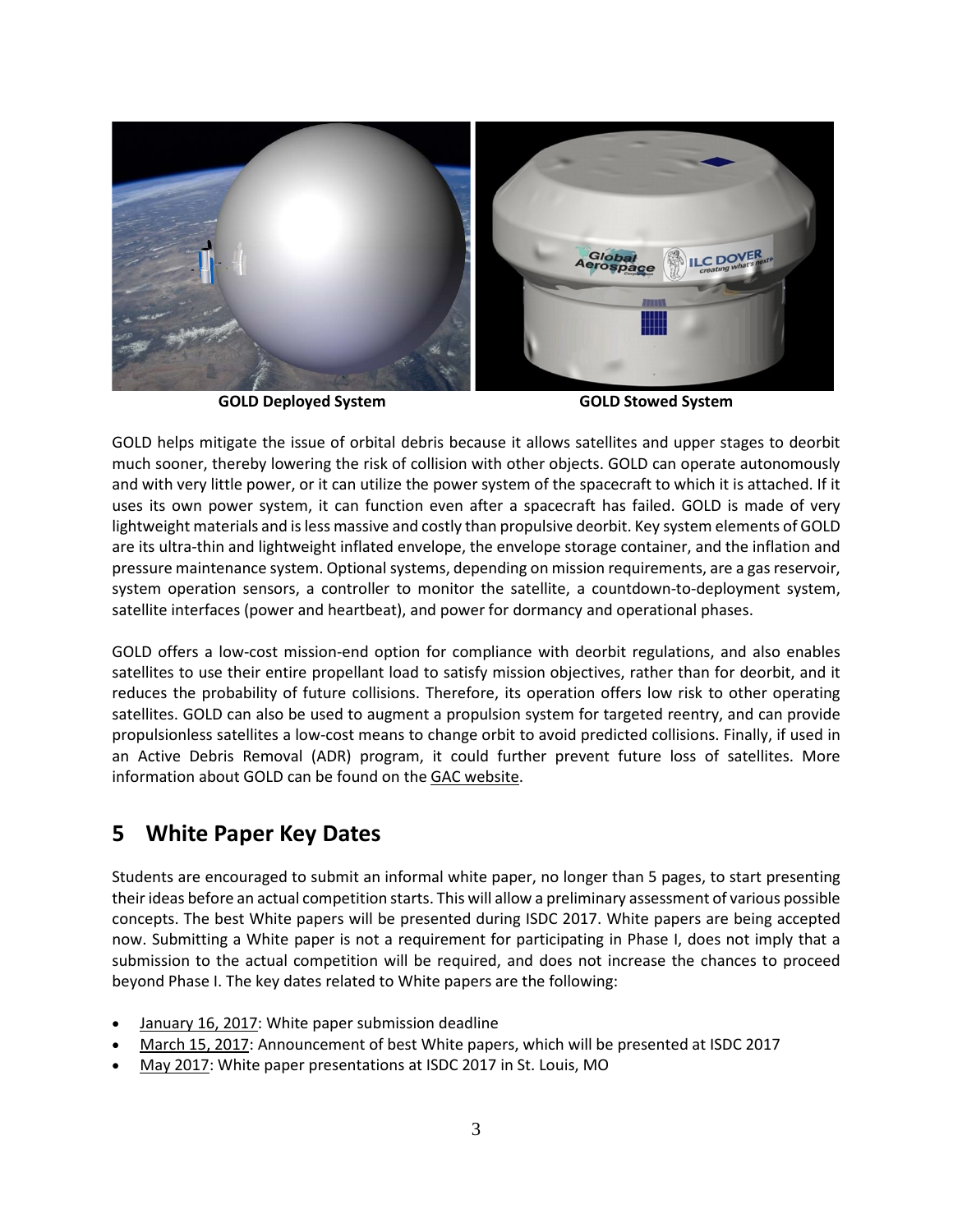## **6 Technical Requirements**

The Debris Mitigation free flyer consists of a 3U CubeSat (30 x 10 x 10 cm) that will demonstrate up to 4 student experiments. There are two types of experiments that will be considered: those related to assessing the performance of the GOLD system and those related to orbital debris detection and tracking (i.e., sensors). For example, experiments could measure GOLD's performance during deployment and operation.

#### **6.1 GOLD-related Experiments**

GOLD-related experiments could include tracking the envelope internal pressure, micrometeoroid and small debris holing detection and characterization, envelope stress measurements or assessing the envelope's physical integrity. Experiments could also include stagnation and internal gas pressure, temperature, and atomic oxygen sensors. Students could propose where to place sensors, and how to operate them. Experiments could be attached to the envelope to monitor impacts and to measure stagnation pressure indirectly. Other experiments could assess holing in the envelope generated by micrometeoroid and small debris impact. The experiments can be characterized by sensors placed either on the balloon envelope, inside the balloon, or separate from the balloon.

#### **6.2 Orbital Debris Detection and Tracking Experiments**

Orbital debris detection and tracking experiments will detect orbital debris in the vicinity of the free-flyer. The debris that is detected can be either close to the free-flyer or far from it, as long as the measurements are meaningful and have practical utility. The experiments that can be considered include sensors or debris collection and examination systems. If needed, they can be characterized by extensible components (e.g., telescopic components).

#### **6.3 Interface Requirements**

The total volume available for all the experiments is  $1U$  (10 x 10 x 10 cm). The volume limitation for each experiment is 1/4U (10 x 5 x 5 cm). The mass limitation is 0.5 kg. GAC will select the best experiments among those proposed. A total number of up to 4 experiments will be selected.

Experiments that consist of mechanisms that can protrude out of the CubeSat bus are allowed, as long as the total extended length is less than 1 m and the experiment does not present any risk of damaging the GOLD envelope or other CubeSat systems. Additionally, any extensible experiments must comply with the mass and volume limitations provided above when stowed. These extensible experiments might be used for example for particle detection or particle collection and examination.

Experiments can also be placed inside the envelope to conduct measurements of internal gas pressure. The volume limitation for experiments placed inside the envelope is 1/4U and such volume counts toward the total 1U available. There is room for only one experiment being placed inside the envelope. If this type of experiment is proposed, the proposers must clearly explain how it will be integrated in the CubeSat and how it will not damage the envelope before deployment, during deployment, and during postdeployment operation.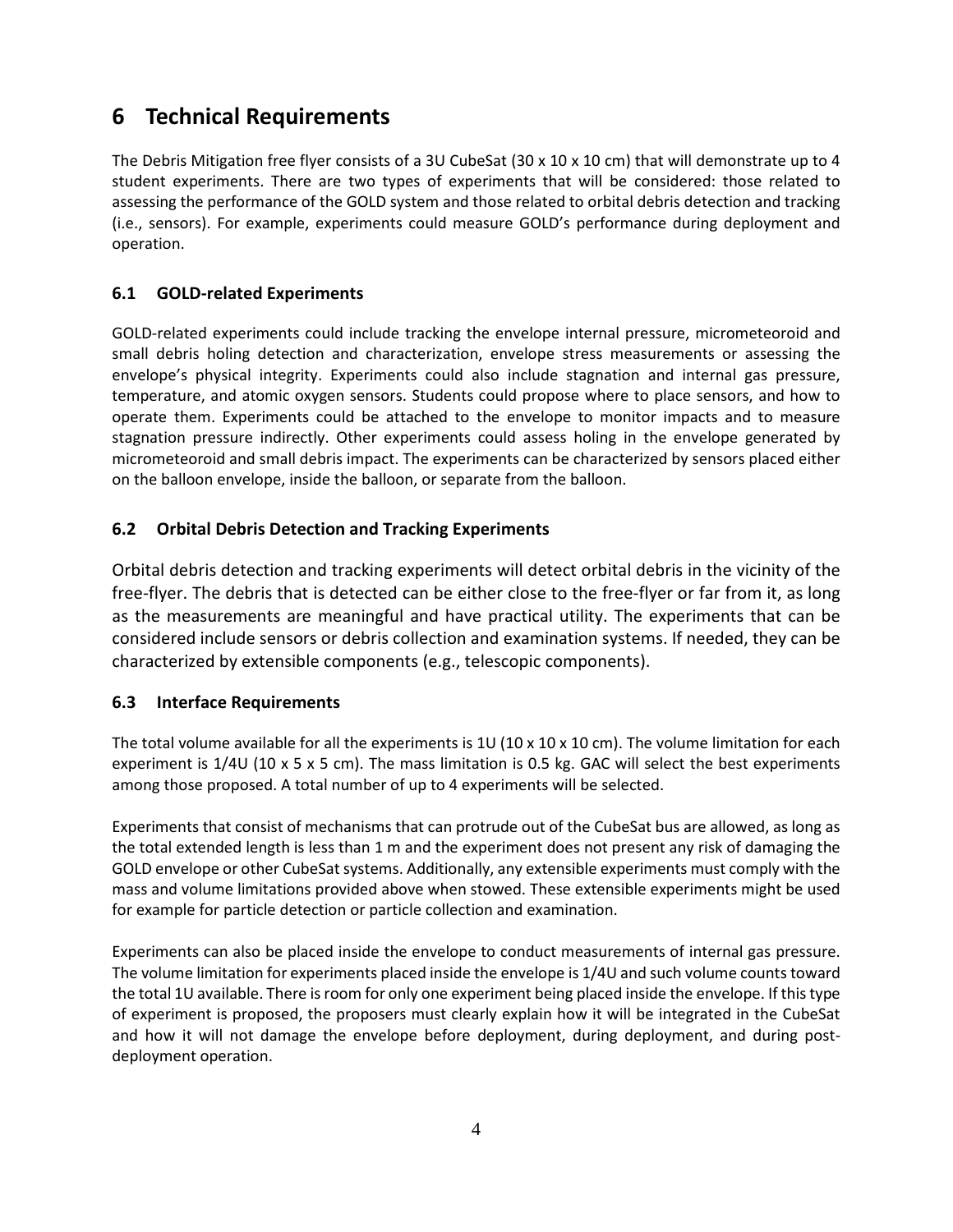The primary sources of power for the CubeSat are solar power and batteries. The CubeSat bus can supply up to 1 W (peak) power so experiments should not require more than such peak power. The daily average power consumption should not exceed 500 mW. Experiments should have a life of at least 2 weeks. The bus has a voltage of 4.2V ± 1V and supports SPI, I2C, and RS 232 interface formats. The maximum interface data rate is about 115,200 bps for RS 232. All interfaces have typically orders of magnitude higher data rates than can be downlinked from the radio. Proposers do not need to develop any new data downlink capability, however they must create the experiment's interface with the CubeSat bus. The spacecraft bus will use a C&DH (Command and Data Handling) subsystem for command, control and data return. The satellite's C&DH subsystem will provide data to insure successful CubeSat deployment and successful operation of the experiments.

## **7 White Paper Submitters' Requirements**

Submitters can be individuals or teams, and can be comprised of both undergraduate students and graduate students. Submitters must choose a name for their experiment and indicate it in their white paper response. Due to United States export control regulations, international submitters (i.e., from outside the United States) are not allowed to submit white papers related to GOLD's performance assessment, but only white papers related to orbital debris detection and tracking.

## **8 White Paper Instructions**

The white paper must be limited to 5 pages, written in 12 pt font size. All pages should have 1 inch margins all around – top, bottom, left, and right. White papers must describe a preliminary concept for an experiment, according to the technical requirements in Section 6, and must also include a preliminary Statement of Work (i.e., a series of objectives and a list of tasks, explained) and a preliminary project schedule.

White papers must be submitted in pdf format, by email, to GAC at this email address: [global@gaerospace.com.](mailto:global@gaerospace.com) The white papers must indicate all the names and contact information of each author, and the university/college and year level (undergraduate, graduate, or post-doc) for each author. The white paper submission deadline is January 16, 2017. Submission of a white paper is not a requirement to participate in Phase I, but it can provide a head start to future proposing teams by encouraging them to develop a conceptual experiment design ahead of time. For questions about the white paper submission, please contact Kerry Nock (office phone: 626-960-8300 ext. 103).

The evaluation criteria for the white papers are the following, in order of priority: Coherence/compliance with the topic of orbital debris detection and mitigation; Relevance to the GOLD deorbit system (except if the experiment is for debris detection); Feasibility; Technical merit; Compliance with white paper instructions; and Clarity of language. These criteria will be scored and weighted based on a judging rubric similar to this: